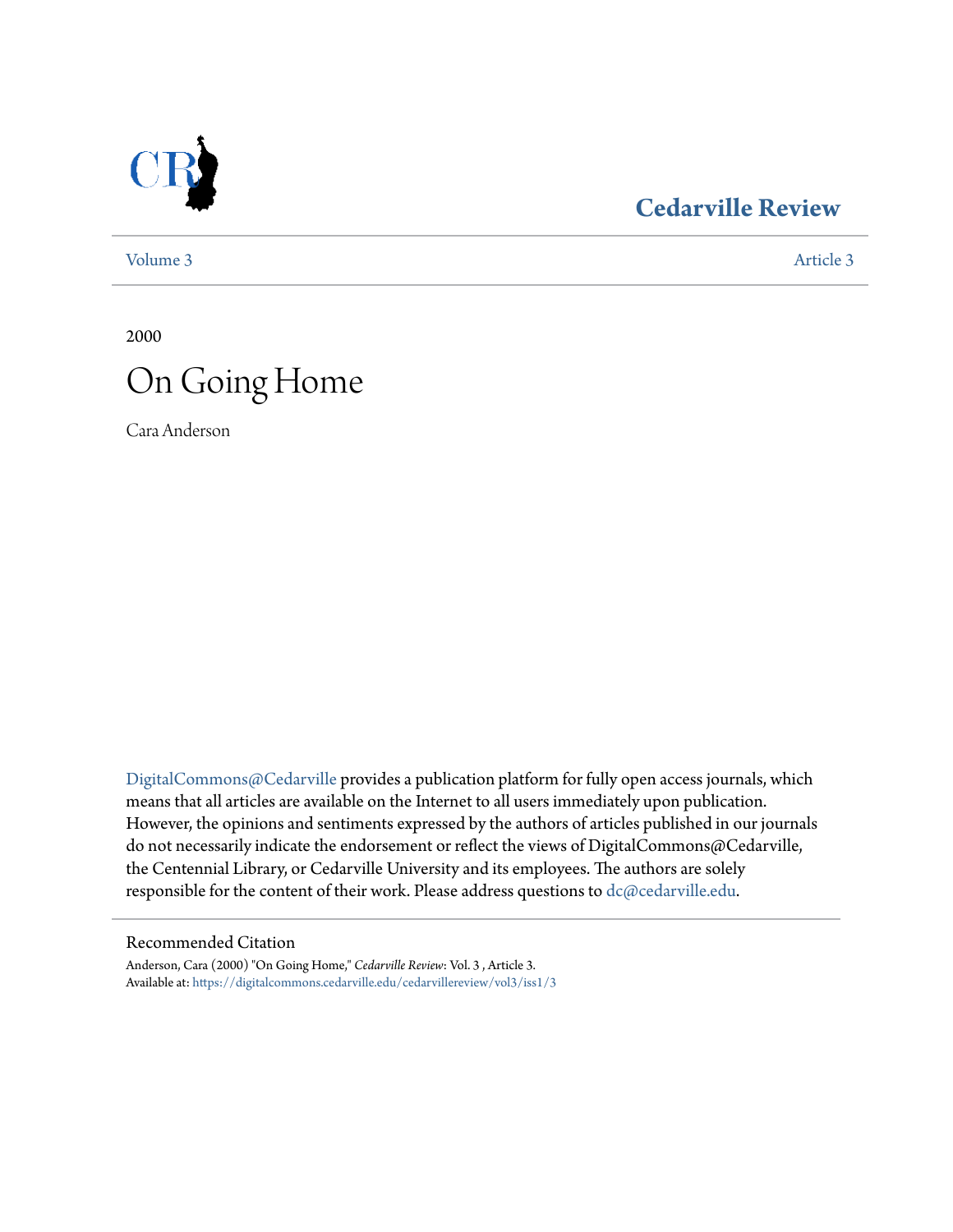## On Going Home

Browse the contents of [this issue](https://digitalcommons.cedarville.edu/cedarvillereview/vol3/iss1) of *Cedarville Review*.

#### **Keywords**

Essay

## **Creative Commons License**<br> **C** 000

This work is licensed under a [Creative Commons Attribution-Noncommercial-No Derivative Works 4.0](http://creativecommons.org/licenses/by-nc-nd/4.0/) [License.](http://creativecommons.org/licenses/by-nc-nd/4.0/)

Follow this and additional works at: [https://digitalcommons.cedarville.edu/cedarvillereview](https://digitalcommons.cedarville.edu/cedarvillereview?utm_source=digitalcommons.cedarville.edu%2Fcedarvillereview%2Fvol3%2Fiss1%2F3&utm_medium=PDF&utm_campaign=PDFCoverPages)



Part of the <u>[Creative Writing Commons](http://network.bepress.com/hgg/discipline/574?utm_source=digitalcommons.cedarville.edu%2Fcedarvillereview%2Fvol3%2Fiss1%2F3&utm_medium=PDF&utm_campaign=PDFCoverPages)</u>

This essay is available in Cedarville Review: [https://digitalcommons.cedarville.edu/cedarvillereview/vol3/iss1/3](https://digitalcommons.cedarville.edu/cedarvillereview/vol3/iss1/3?utm_source=digitalcommons.cedarville.edu%2Fcedarvillereview%2Fvol3%2Fiss1%2F3&utm_medium=PDF&utm_campaign=PDFCoverPages)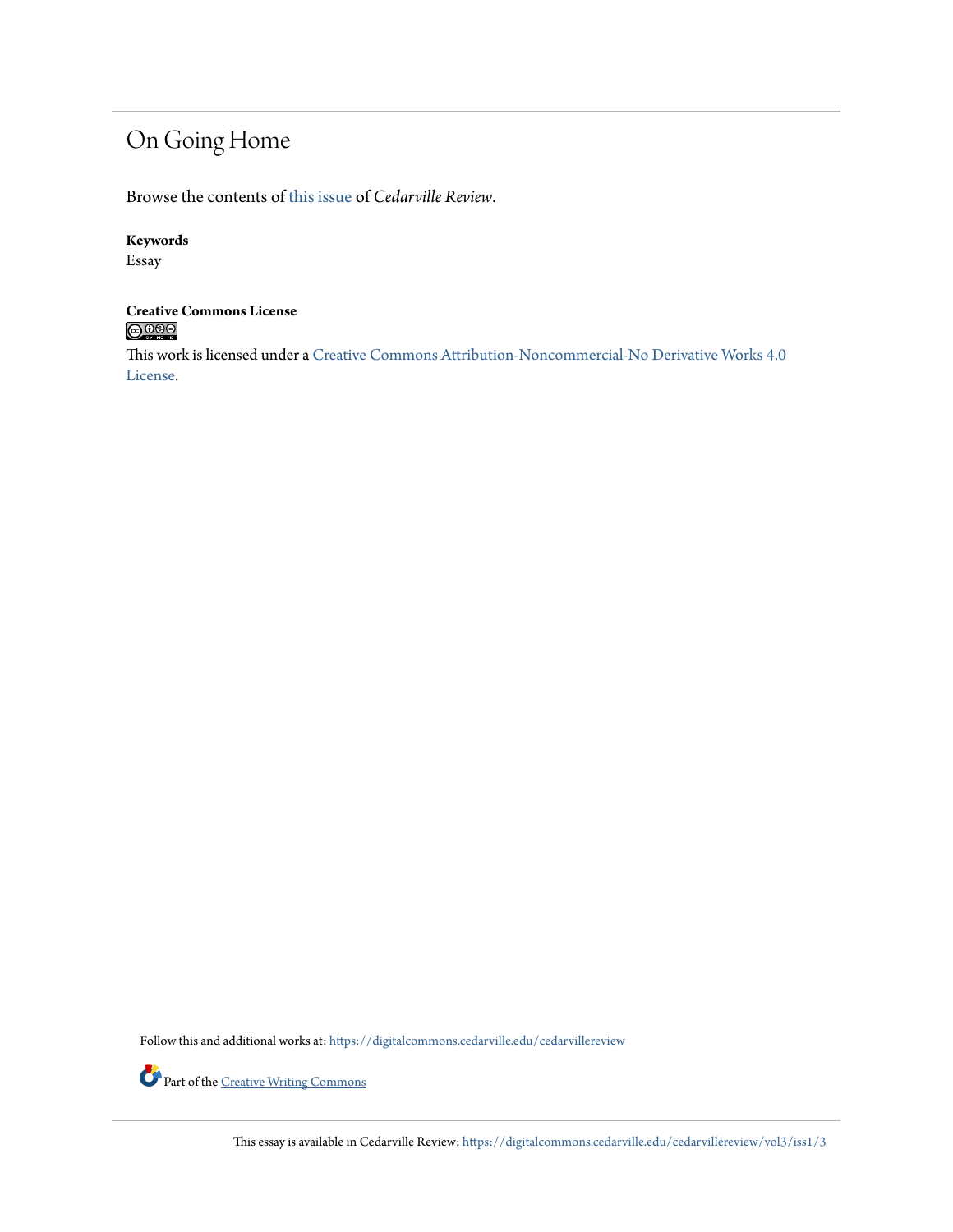### On Going Home

3:€ Cara Anderson

In the fall of 1986 my father accepted a job overseas at the Goodyear plant in Luxembourg, one of the tiniest countries in Europe. Only Liechtenstein is smaller  $-$  that was the first fact my parents told my brother and I when they sat us down that summer and revealed that my entire life was going to change. Most of our friends in Akron, Ohio had never heard of Luxembourg, let alone spell it. We left for a three year assignment; I was seven years old, my brother only six. I remember my family as three hooded figures outside the Luxembourg airport, huddled against the sleeting rain, watching my father run to get the rental car. My parents stayed up late in the hotel room for a tense two months, discussing if Goldsmith was going to buy up too much stock and take over the company, and if we would have to tum our moving boxes around and go home. We stayed seven years.

I write on going home because yesterday I was in the middle of the bargain book section at Barnes and Nobles. I always see coffee table books here, oversized, glossy, and garishly exotic. It 's hard to pass over splendid photos of Egyptian mummies and candids of Princess Diana, but I do, and leaf through pages of fairy-tale French castles and German cobblestone villages. They draw me in, but suddenly these pictures seem terribly unreal, as they must appear to most people who look at them. I have been back in the States so  $long - six \, years$ . It seems long to me because, like most people, I have changed with time, and the Europe I experienced growing up has changed as well. It unnerves me to think that I was once a part of that lavish, glossy world jumping out of the coffee table book in front of me. I write on going home because I am also looking at a Swissair plane itinerary that will, in three days, take me back to the cobblestone streets, sidewalk cafes, and concrete neighborhoods where I grew up. And I wonder, just in the back of my mind, if the Luxembourg I'll fly back to will seem as strangely foreign as the coffee table book in my hand.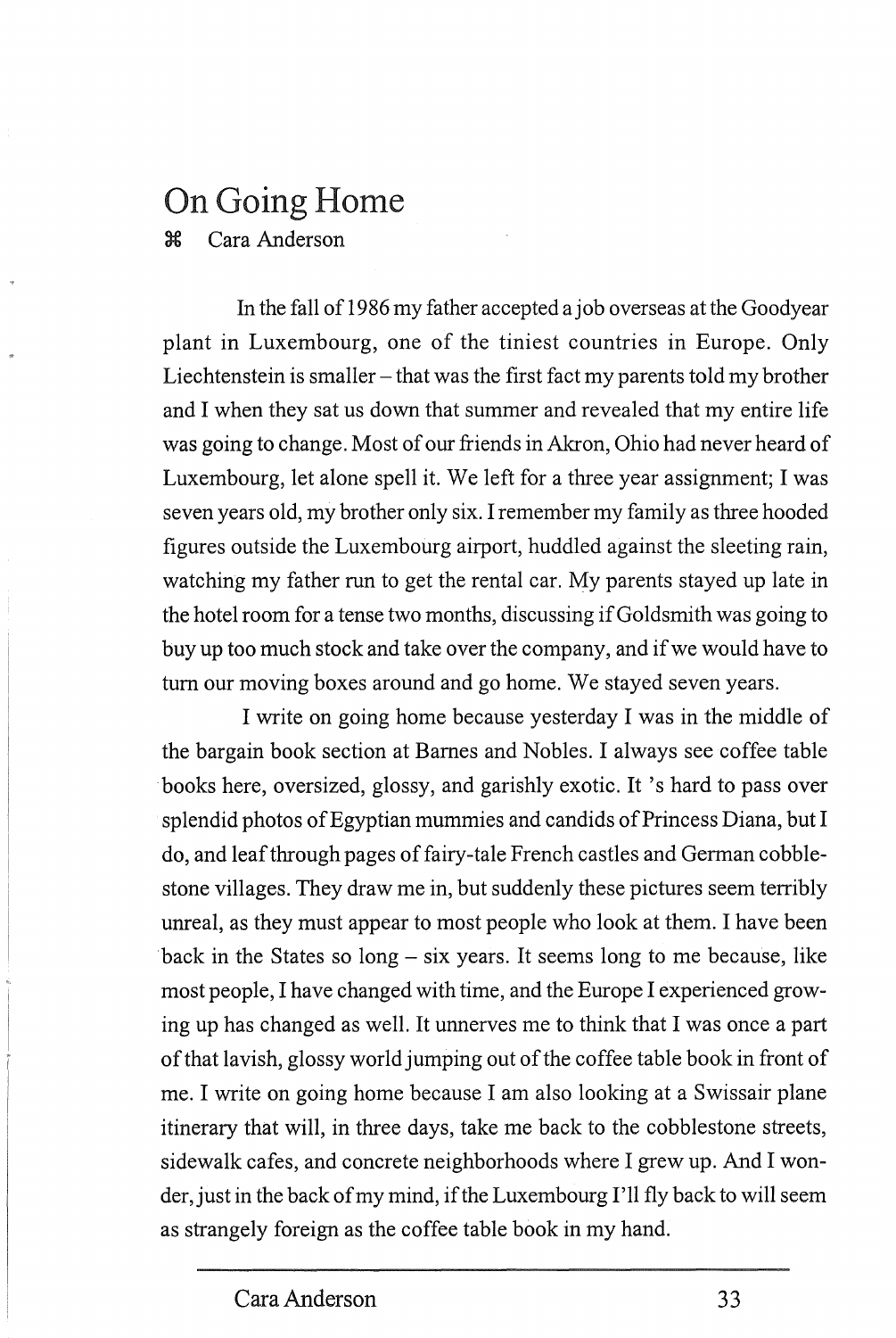We never had many coffee table books at my house. Exotic living never found its way into our split-level ranch in the same way that it came into our lives in the fall of 1986. My mother decorated our house simply, and after we moved a few times, a lot of things got lost in the shuffle. We spent our first Christmas in an empty, furniture-less house, with a flat, two-dimensional Christmas tree made out of green construction paper taped to the wall. All our pictures from that year's holiday have the smooth beige background of barren walls and cardboard moving boxes. But I think that was somehow our family's best Christmas, despite gifts made out of construction paper, dinners on a blanket in the living room, and the dust moths that covered everything.

I appreciate that Christmas, looking back. It took all the romantic sensibility of living a fashionable "European" existence out of our minds. Out of my parents' minds, I should say, in retrospect. My six-year old brother and I were oblivious to any cultural excitement beyond the fact that we were in a strange, new place. We learned a new kind of life, not so different from what it might have been had we never left Akron, Ohio. My mother became domestic, mechanic, and government liaison all in one (she spoke fluent French). I think I got some language ability from my mother. We would parlay the dishwasher repairmen and order in French at McDonalds, while Dad would try to learn German via Berlitz foreign language tapes in the car on the way home from work. In the early summer evenings when our windows were open, we could always hear him coming before his gray Opel was even in sight. Driving up the street past our pink concrete townhouses, we heard a serious voice through the rolled-down car window, repeating cultural phrases such as *"Please pass the butter."* But we didn't need to speak the native language in our expatriate world, for the locals spoke English well enough to let us order restaurant food and get the **oil**  changed in our car. In our second house on *rue Charles Quint,* there were five American families on our street alone. I still think it awfully regal to name a suburban street after a French ruler. I remember wondering, too, if royal Charles the Fifth would have turned over in his grave to hear our Southern neighbor Mrs. Williams fondly refer to our neighborhood as *Roosharleykin.* We met her shopping at the market on a warm summer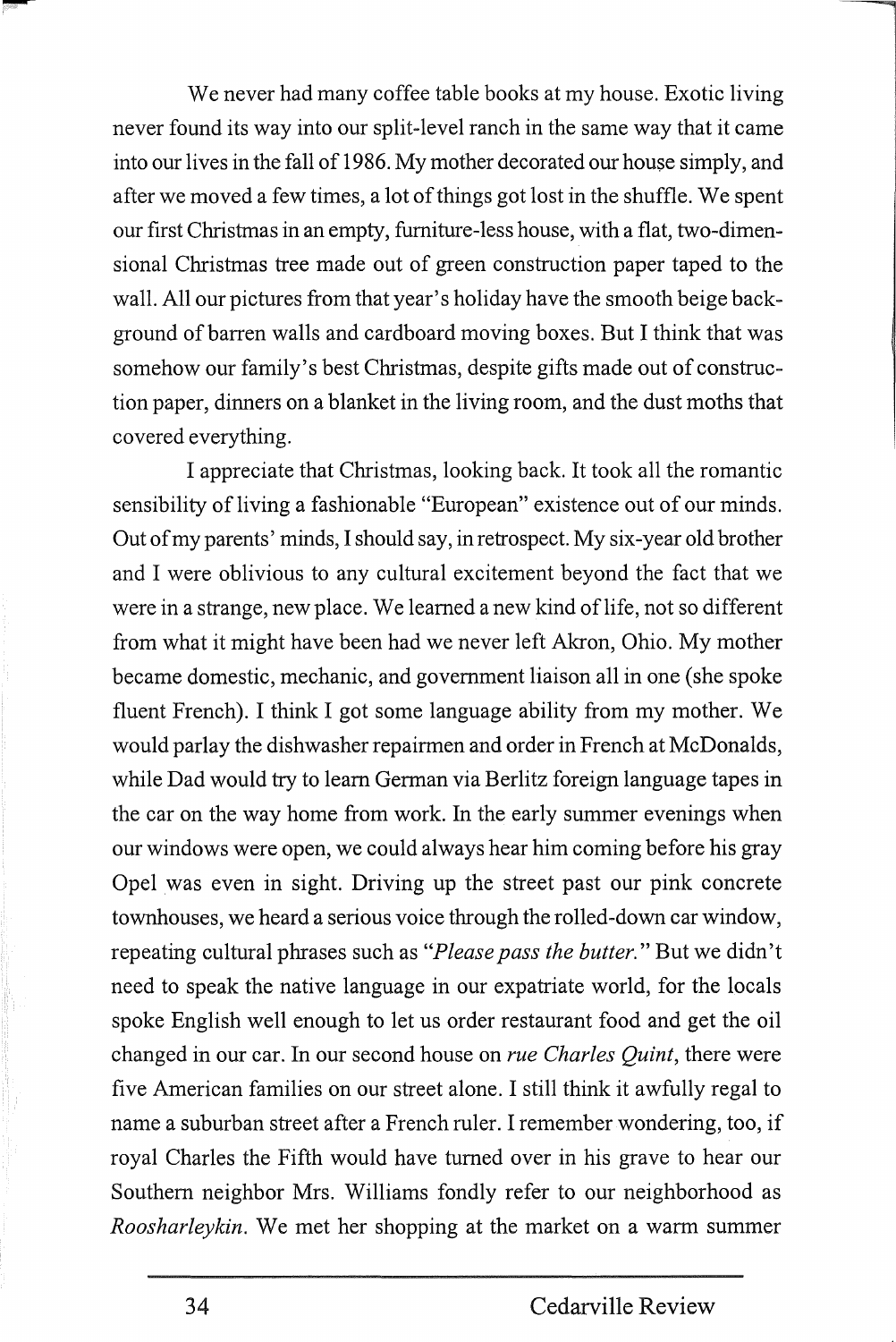day before we were to move to 36, rue Charles Quint. "We're so glad y'all are movin' to Roosharleykin." She beamed exuberantly at us. My brother and I nodded. Our new street sounded exotic and terribly long to remember. It took us weeks to figure out that our street was named after a famous person.

We truly lived an international existence, hearing an Alabama accent followed by Italian at the checkout counter. I attended the American International School, and our elementary building proudly displayed twentyfive brightly colored felt balloons on the hall board. Twenty-five different nationalities, all bubbling up to a rainbow of international harmony ... all exemplified in October's United Nations Week. For four years I took my spot on the carpet floor of the school auditorium and did my part for the cer emonies. Our whole class dressed up in our national costumes (I never quite figured out what the American national costume was - I was deeply disappointed that we didn't have one), and paraded onstage in front of all the parents and teachers. But the meaning of United Nations Week- the glorious, intrinsic truth - I think it eluded us. *United* - in our small classes on the assembly carpet floor, we never really got it. We were celebrating our international unity, but it was in those weeks that our differences were most apparent. We didn't sit in little groups of friends - we had to sit as Americans on the left under the flag, Norwegians left center, Great Britain lower right, and Indians in their silk saris brightly coloring the front rows. We'd stand, do our country's performance, and everyone would clap, clap, clap.

I do remember some feeling of patriotic unity with my fellow Americans. We clapped for truth and king and country, and found security in the fact that we all *knew* who MC Hammer was and that baseball is a sport at least as great as football (alias soccer) and that root beer is a sacred drink. But more distinctly, I remember the strangely uncomfortable feelings of awe that accompanied watching my other "international" friends stand and perform. Each year, the Swedish students would end with a tribute to St. Lucia, the patron saint of hope and purity. In sixth grade my best friend Elisabeth Johansen was chosen to be Santa Lucia, the oldest girl who would lead the rest in the procession. The lights dimmed in anticipation, and the audience could hear the girls singing softly as they started their traditional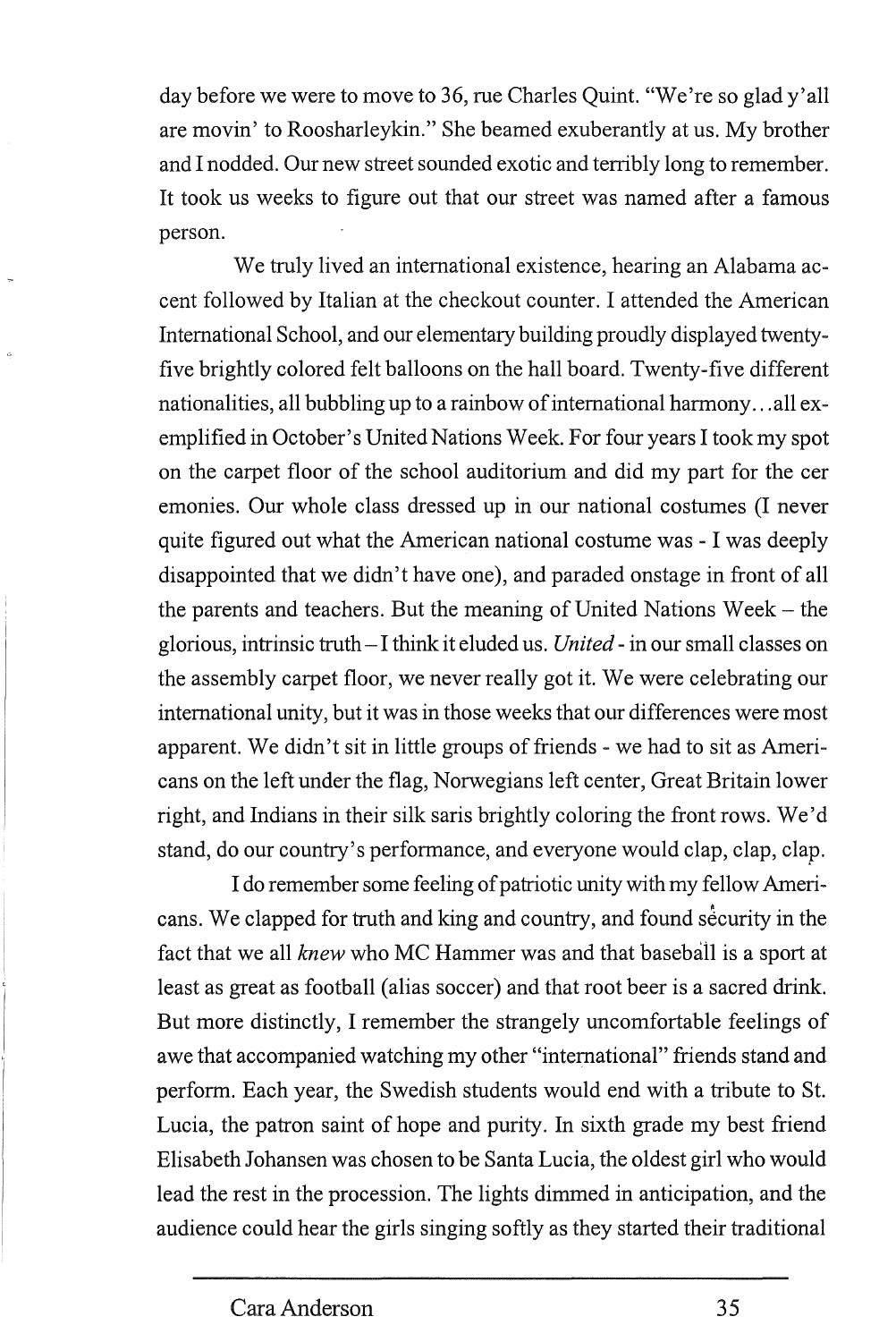song down the halls. Closer they came, louder, until the light of the candles that they carried illuminated the auditorium. Dressed in white choir robes and with gold tinsel wreaths atop their blond heads, singing strange Scandinavian words, they seemed ethereal and terribly far away, transformed by *culture* into strange and wonderful beings. It may have been then that I realized Elisabeth was not like me, she had such a different culture surrounding her, holding her up in that ethereal glow. I half-wished she could come and sit beside me in our normal clothes and we could be comfortable, giggle at the boys, and just be friends. Just *be.* But during United Nations Week, we were different.

Oh, I applaud my cultural experiences now, but they were lost on me then. I admit it. I couldn't have appreciated them in the same way that I do now, now that that time is a closed chapter in my childhood. How can you awe at your own daily life while you 're living it? I'm sure the President's children, running around the corridors of the White House, don 't stop to every day to ponder the immense privilege and fragility of their position in one of the greatest homes in the world. They just play cards in the Blue Room and tease Secret Service men. Mundane stuff if you're used to it. Humans are resilient creatures: we can get used to anything. Even if we live in the greatest wealth or privilege, the old adage holds true: the grass is always greener on the other side of the fence. For us in Luxembourg, the grass was greener on the other side of the ocean.

Because Luxembourg was familiar, it became my home. Across the Atlantic, I viewed the States as a vacation spot: thirty flavors of ice cream and Gaps on every street comer. I confess this - while walking downtown along quaint village streets six hundred years old, I dreamt of shiny mall plazas a continent away. I did! There was nothing like the anticipation of the week before we left to fly back to Boston or Cleveland for three weeks State-side, visiting all our family and friends and cramming two years of shopping into clothes and shoe orgies. We'd pour over the Penneys and Sears catalogues for weeks in advance. Whenever a package arrived from the States, it was like Christmas. New movies and shows to watch (we didn't have local TV). A wealth of precious Oreo cookies, Doritos, A&W Root Beer, Kool Aid, Fruit Rollups, and Kraft Macaroni and Cheese!

--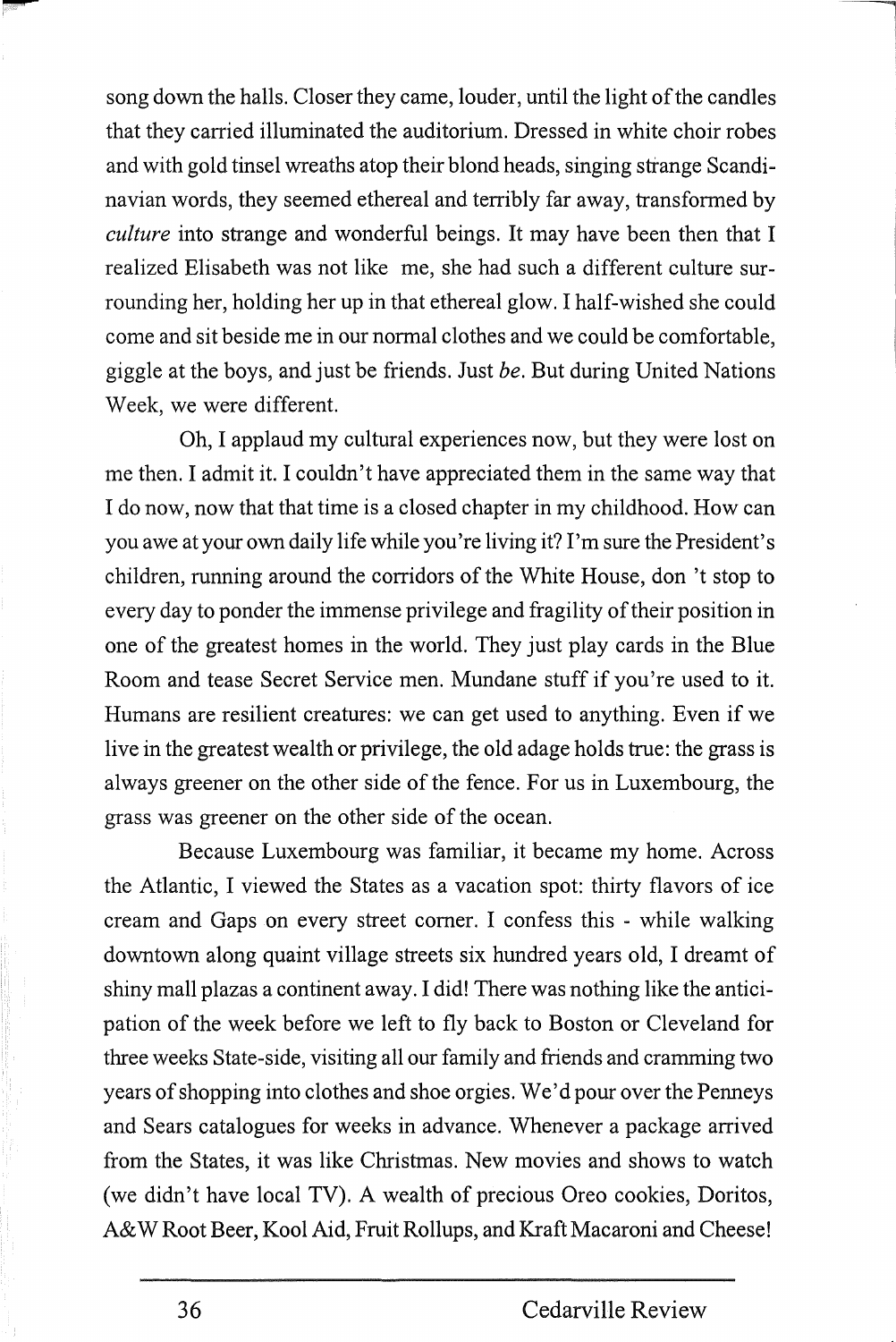We rationed and stored these, of course. I cherish memories of Sunday drives along the green and yellow lined vineyard slopes of the Mosel river, for these times and others made our life sweet. But sometimes we did crave a taste of *Americana* in the midst of European splendor. One Sunday our family (led by my father, the patriarchal sweet tooth) embarked on a search for a banana split that spanned three countries, two rivers, and ended up at the airport  $-$  the only place open that served decent ice cream. It turned out to be a torrential downpour that afternoon, and with the rains and winds rocking our car, my father, mother, brother, and I sat in the leather seats and played cards until the storm died down. Sometimes, we still look back and laugh at the desperate lengths a man can go for dairy products with a cherry on top.

*Home* is such a nebulous word to me. That is so hard to explain to those who have never left theirs. But I've had two or three "homes", and when I lived in a different country than the one I was born in, the term became confused. For months after our family moved back to the States after our seven-year stint overseas, friends would· ask cheerfully, "Aren't you glad to be *home?"* Not really, I had to say. What I was feeling was that I missed *home* terribly and would give anything to go back to our familiar house at 36 Rue Charles Quint. To take one more bus trip to the busy *gare*  downtown; shop with my best friend for outrageously expensive shoes that we would never buy, while sipping a *Fanta* with a thin straw and making fun of European fashion. Memory was my favorite anesthetic.

But I've lived in the States six years now; it is my home again. So what exactly has become of the place where I grew up, the streets that I still love, the country that holds so many memories for me? It's a strange sensation to call my upcoming trip to Luxembourg "vacation", but of course it is now. Europe is a closed chapter in my life; it changed me and made me who I am today. I can hold this coffee table book and love its European pictures like few people can. I can smile and picture foreign places with images of my own, and perhaps feel a twinge of regret that I experienced so much so very young. If only I had known that Gertrude Stein and Hemingway sat at that same Paris cafe table, and sipped coffee just as my parents did! Maybe then I could have seen our brief stop in the shade of the *brasserie* awning